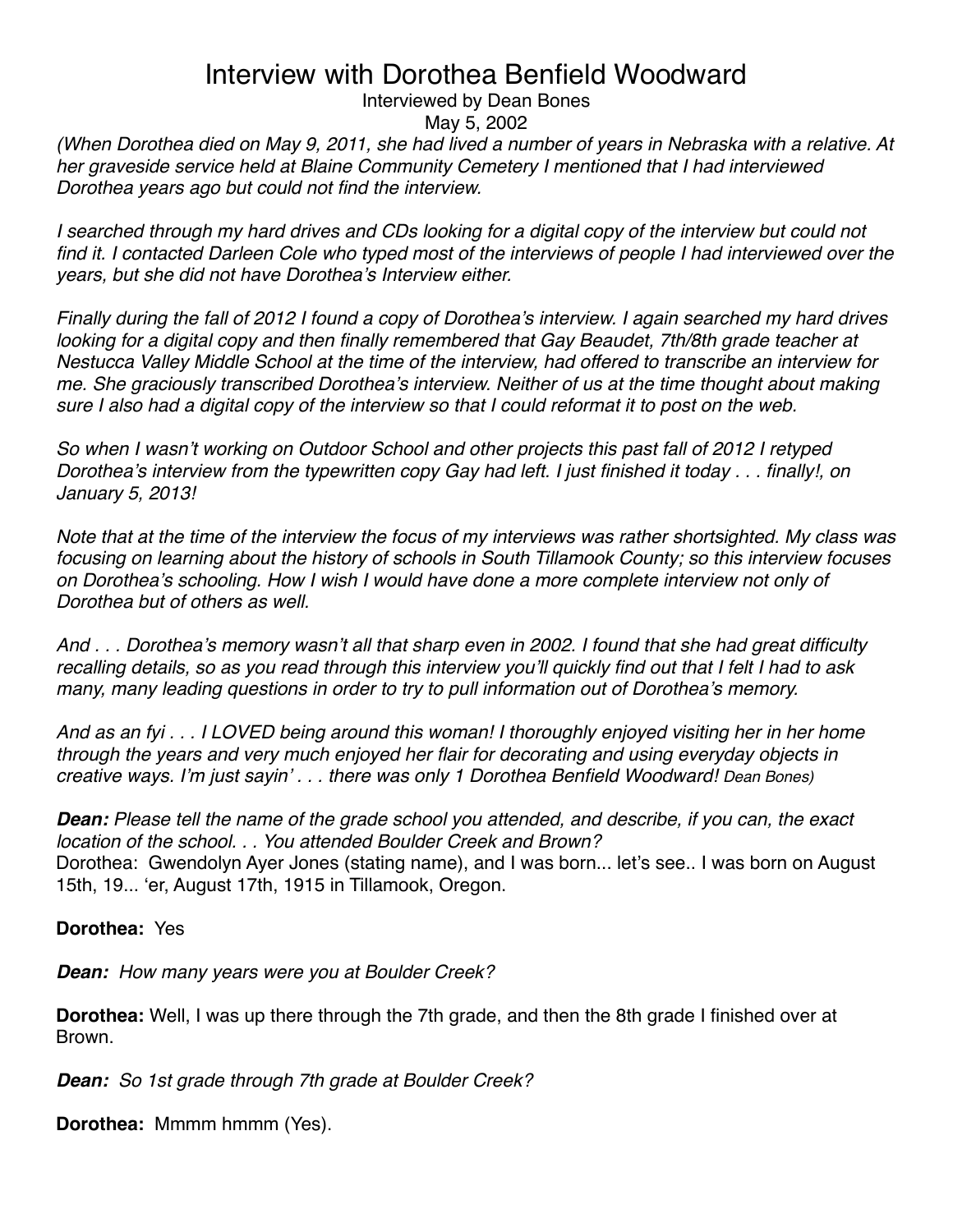#### Interviewed by Dean Bones

May 5, 2002

*Dean: I*'*m confused on where the school was because I*'*ve had people tell me different things. So, do you know where Bentleys live now?*

#### **Dorothea:** Yes

*Dean: I was told it was actually further than their house by somebody, and somebody else told me it was closer down from their house. Where was it?*

**Dorothea:** Well, I thought it was right there where his home is.

*Dean: I know that they moved the school, an that*'*s how he built his garage was I think from the school, but um . . . I*'*m not sure if it was further up or not; so I might actually ask Walt Bentley. I guess he could probably tell me that too.*

**Dorothea:** Yes . . . yeah.

*Dean: Do you have any idea when the school started or when it closed? Did it close when you moved to Brown? Was that the last year it was open in your 7th grade year?*

**Dorothea:** Yeah.

*Dean: Do you have any idea what year that was?*

**Dorothea:** No, see?

*Dean: And, any idea what year it was when you started?*

**Dorothea:** Huh-hmmmm (no).

*Dean: What kids attended the school, I mean from where did they come? Just Boulder Creek Road? No, you weren*'*t on Boulder Creek Road, were you?*

**Dorothea:** No, no, I was on . . .

*Dean: Where did kids live when they went to Boulder Creek School? How far up Blaine Road, and how far down Blaine Road?*

**Dorothea:** Well, let's see . . . my twin brothers were there . . . and, uh. . .

*Dean: And you lived at what is now the Blankenship Farm?*

**Dorothea:** Yes.

*Dean: And it became the Johnson farm sometime after you . . .* 

**Dorothea:** No, Johnson had it first. My dad bought it from Johnson. Mmhmmm . . .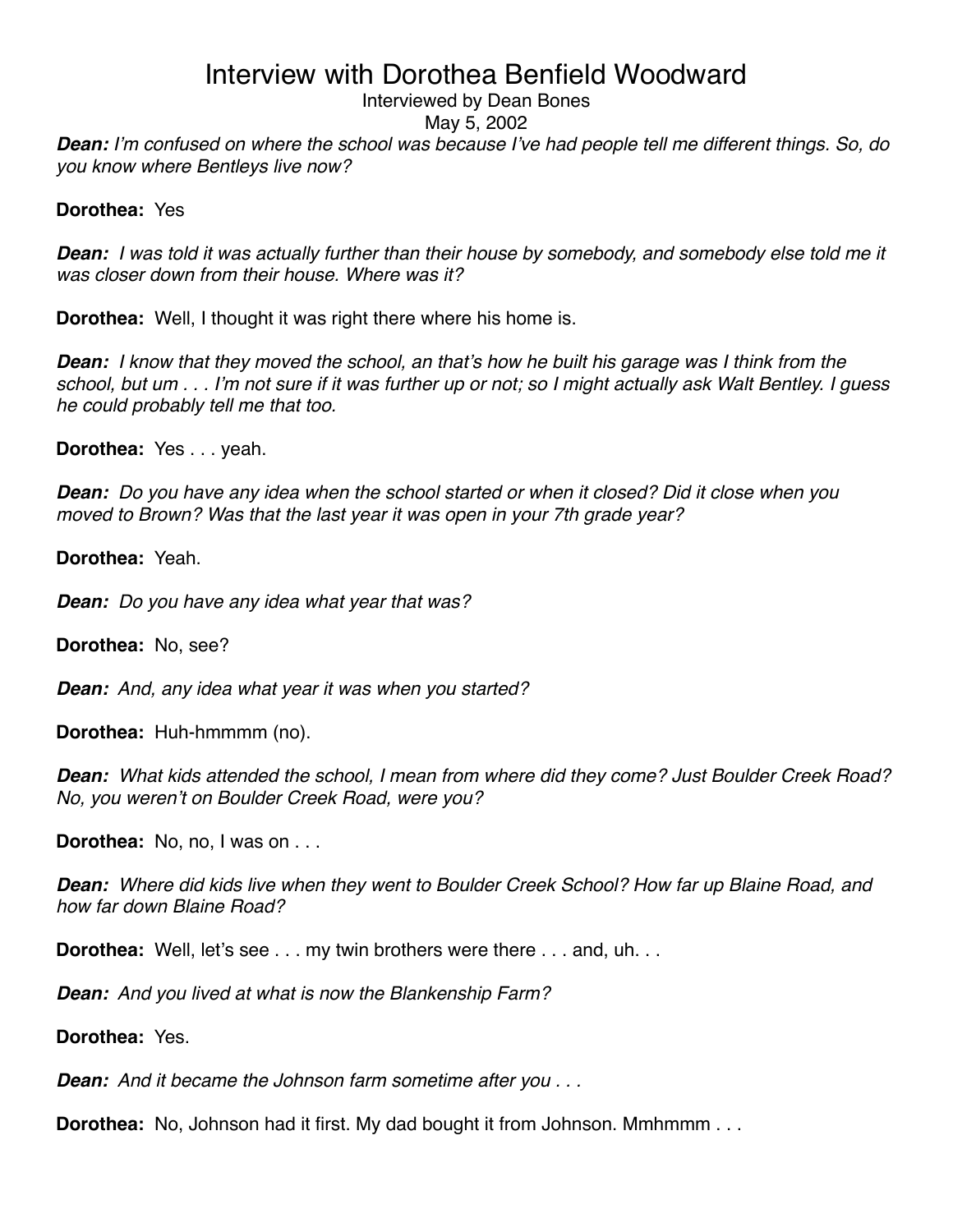#### *Dean: Now, is this Warren*'*s dad? Did you know Warren Johnson that married Gertrude?* Interviewed by Dean Bones May 5, 2002

**Dorothea:** Yes.

*Dean: Is it his family that had it?*

**Dorothea:** Yeah.

*Dean: And then later he must have bought it again? Because Gertrude lived there when I was in high school . . .*

**Dorothea:** I don't know about that . . .

*Dean: I did hear that they owned it many years ago, too, so . . . is it the same house that*'*s there?* 

**Dorothea:** Yes, the same house. But the barn used to be further up the road towards this way.

*Dean: Toward the east?*

**Dorothea:** Where the little bridge was . . . you know the little bridge. It was on this side of the little bridge.

*Dean: So that*'*s quite a walk . . .*

**Dorothea:** Yes, yes, but we never had any of the barn odors or anything . . . then where um, uh . . . what's the woman's name that lives up on the hill there by the farm? Um . . .

*Dean: In the trailer you mean?*

**Dorothea:** Yeah, and she sells eggs?

*Dean: Oh, you mean Colleen Huston?*

**Dorothea:** Colleen! That was Dad's property up there, too.

*Dean: All of the way up to actually where Pieren*'*s were, isn*'*t it?*

**Dorothea:** Yes.

*Dean: So, kids that went to Boulder Creek . . . nobody that lived on Bay*'*s Creek Road went to Boulder, did they?*

**Dorothea:** Not that I know of . . .

*Dean: How far up on Blaine Road, like the Shipey Place? Did those kids ever go to Boulder Creek? Any idea?*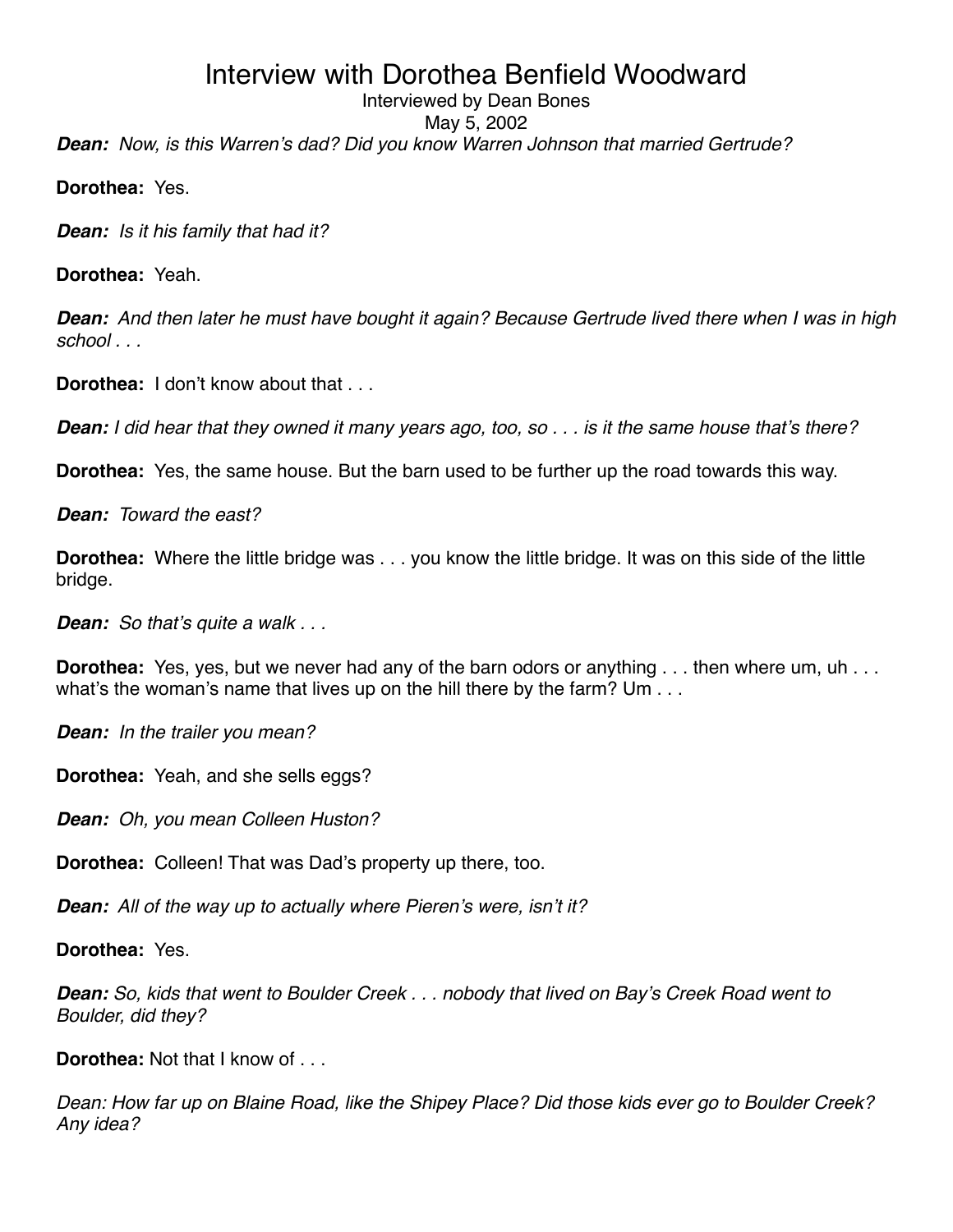Interviewed by Dean Bones

May 5, 2002

**Dorothea:** Not that I know of I...

*Dean: So would it have only been your farm and all of Boulder Creek Road?*

**Dorothea:** Mmhhmmmm (yes).

*Dean: Boulder Creek Was closer than Brown School? Was it for you, is that why you went to Boulder Creek?*

**Dorothea:** Yes, yes . . .

*Dean: Try, as much as you can, what the building looked like on the outside if you can. If you can picture it in your mind . . .* 

**Dorothea:** Well, it was a little thing that was built like this, you know . . . and it had little steps that went up.

*Dean: So, looking at your living room, was it about this size? It wasn*'*t very big, was it?*

**Dorothea:** No! No . . .

*Dean: Was it bigger than this, do you think?*

**Dorothea:** It could have been a little bit bigger.

*Dean: So maybe 20 feet wide by 30 feet long, or something like that . . .*

**Dorothea:** Yeah, not any more than that.

*Dean: And the picture I saw looked like it was rough siding . . .*

**Dorothea:** Yes, just boards.

*Dean: Okay, so we go inside the school . . . what did that look like?*

**Dorothea:** Well, it was al one room . . . it had a big pot bellied stove down at the back end, and uh, the desks were in there and one wall had a big blackboard on it.

*Dean: Okay, so as we*'*re standing at the front door and looking inside . . .*

**Dorothea**: Yes.

*Dean: Where the windows on the right or the left, if you can remember . . .*

**Dorothea:** On the left.

*Dean: On the left, and the blackboard was on the right?*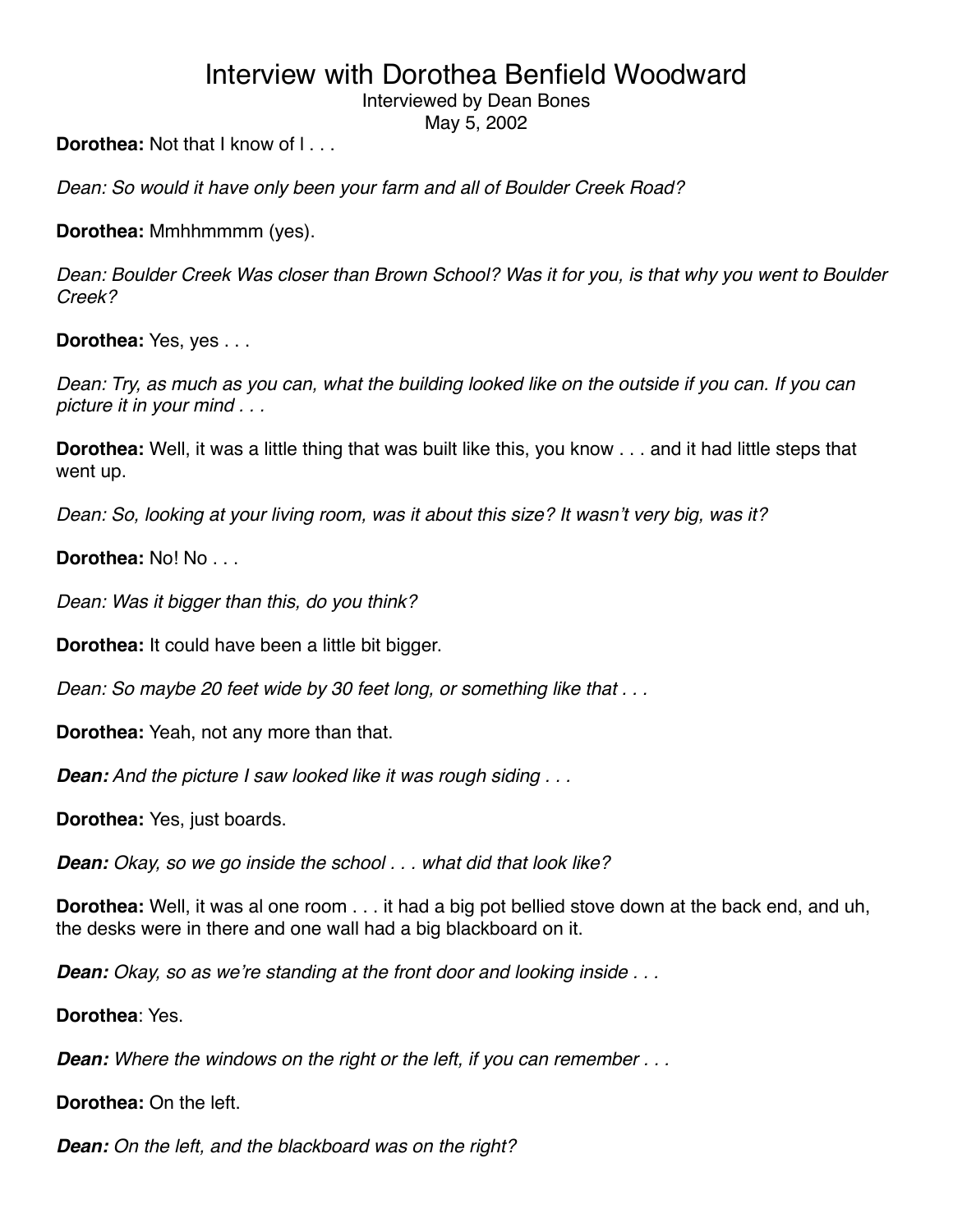### Interview with Dorothea Benfield Woodward Interviewed by Dean Bones May 5, 2002

#### **Dorothea:** Yes.

*Dean: Okay, so I*'*m guessing, if the windows were on the left, did that mean that that faced south, or . . . because of the light probably. If it was a dark rainy day, how did you see? You had no electricity, right?*

**Dorothea:** No, no . . .

*Dean: Was it just through the light through the window?*

**Dorothea:** Yeah.

*Dean: Ever use lamps?*

**Dorothea:** No, no.

*Dean: Was there any kind of a platform where the teacher*'*s desk was?*

**Dorothea**: Yes, yes, she was on a platform, and um, then in the front of the school house there was an "ante room" it was called, and in there we hung our coats and hats and lunch pails. And um, then in there was a big bucket with a ladle that we got the water for drinking out of the river. And we'd all drink out of that one ladle.

*Dean: So was that Boulder Creek where you got your water?*

**Dorothea:** Yes.

*Dean: Did kids take turns getting the water, or did older kids do it, or how did that work?*

**Dorothea:** I don't remember about that, ʻcause it was always there, and I don't remember who got it, but . . .

*Dean: What about bathrooms:*

**Dorothea:** Yeah, that was outside.

*Dean: Close to the school, or quite a ways away?*

**Dorothea:** Oh, maybe as far as from here to where your car is parked.

*Dean: Okay, so maybe 50 feet away or so . . .*

**Dorothea:** Yeah.

*Dean: Cold days that must have been a fast trip . . .*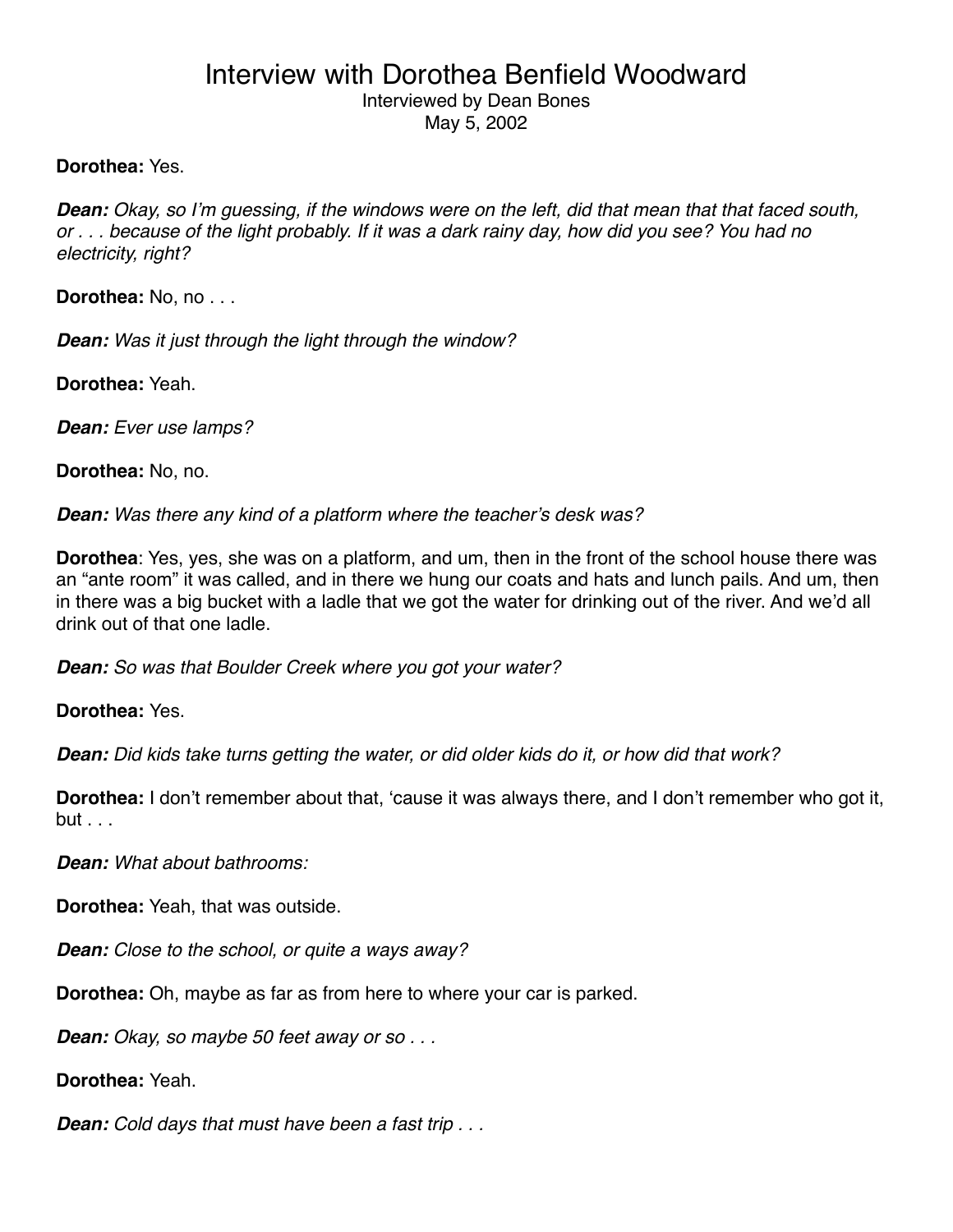Interviewed by Dean Bones

May 5, 2002

**Dorothea:** (Laughing)

*Dean: I asked someone else this. Were there catalogues to read or newspaper on the wall or anything like that?*

**Dorothea:** Newspaper, I can remember that.

*Dean: On the wall kind of? Was that for insulation or to protect from the cracks?*

**Dorothea:** I don't know how that, why that ...

*Dean: Just to read?*

**Dorothea:** Yeah . . . and then there was a big play shed too, a big play shed that had a bar in there and a silver thing that was on the end of . . . two of those on the end of ropes like a ring. And that was all sawdust underneath.

*Dean: Was that behind the building, or was that off of the side that the blackboard was on?*

**Dorothea:** On the side where the blackboard was . . .

*Dean: Were the walls completely up, or did they only go part way and then it was open?*

**Dorothea:** NO, no, they were all of the way up on the school house.

*Dean: On the play shed, I mean.*

**Dorothea:** Oh! Oh, on the play shed, only part way up!

*Dean: And then it was open?*

**Dorothea:** Yes.

*Dean: Was there any bell on the school?*

**Dorothea:** Oh, yes! Yes.

*Dean: A big bell that would ring, you mean?*

**Dorothea:** As I remember there was . . .

*Dean: Where*'*s that bell?*

**Dorothea:** I don't know.

*Dean: That*'*s one of the questions that I have for lots of these schools. I*'*m wondering where the bells are . . .*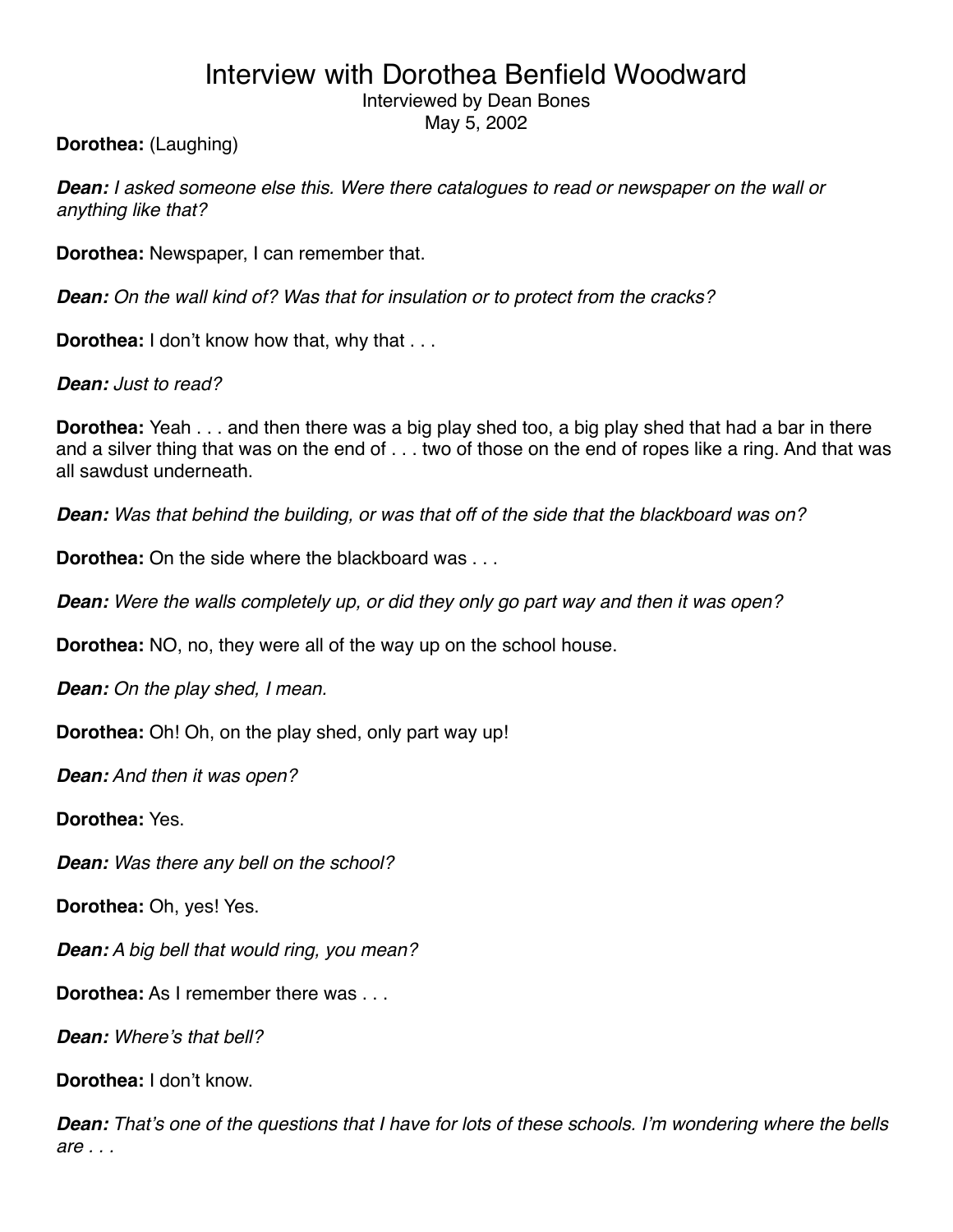### Interview with Dorothea Benfield Woodward Interviewed by Dean Bones May 5, 2002

**Dorothea:** Yes.

*Dean: When would they ring the bell?*

**Dorothea:** At the time school took up and after recess was over.

*Dean: I hear, some people have told me from Brown School that they rang it 15 minutes before school was going to start so they could hear it when they were walking, and it was kind of a warning thing.*

**Dorothea:** Oh!

*Dean: But, up here at Boulder Creek it was just right at the start of school, huh?*

**Dorothea:** Yeah.

*Dean: What are all the ways kids got to school? I assume kids walked.*

**Dorothea:** Mmhmmmm (yes).

*Dean: Did you walk?*

**Dorothea:** I walked.

*Dean: That*'*s quite a ways.*

**Dorothea:** Quite a ways, and my twin brothers would take turns, and they would take a rope to school with them. One day Clyde would have it, and the next day Clifford would have it. And when they thought I was getting tired, they would put that around my waist and help me along! (Chuckle) Or going up the little hills, they would put it around their waist and pull me along.

*Dean: Really? And are they older than you?*

**Dorothea:** Yes.

*Dean: How many years older are they?*

**Dorothea:** Oh, let's see . . . they were in the 8th grade when I was starting in.

*Dean: When they graduated from 8th grade, and you were 2nd grade, did you walk along?*

**Dorothea:** Yes, yeah.

*Dean: Was that scary at times or not?*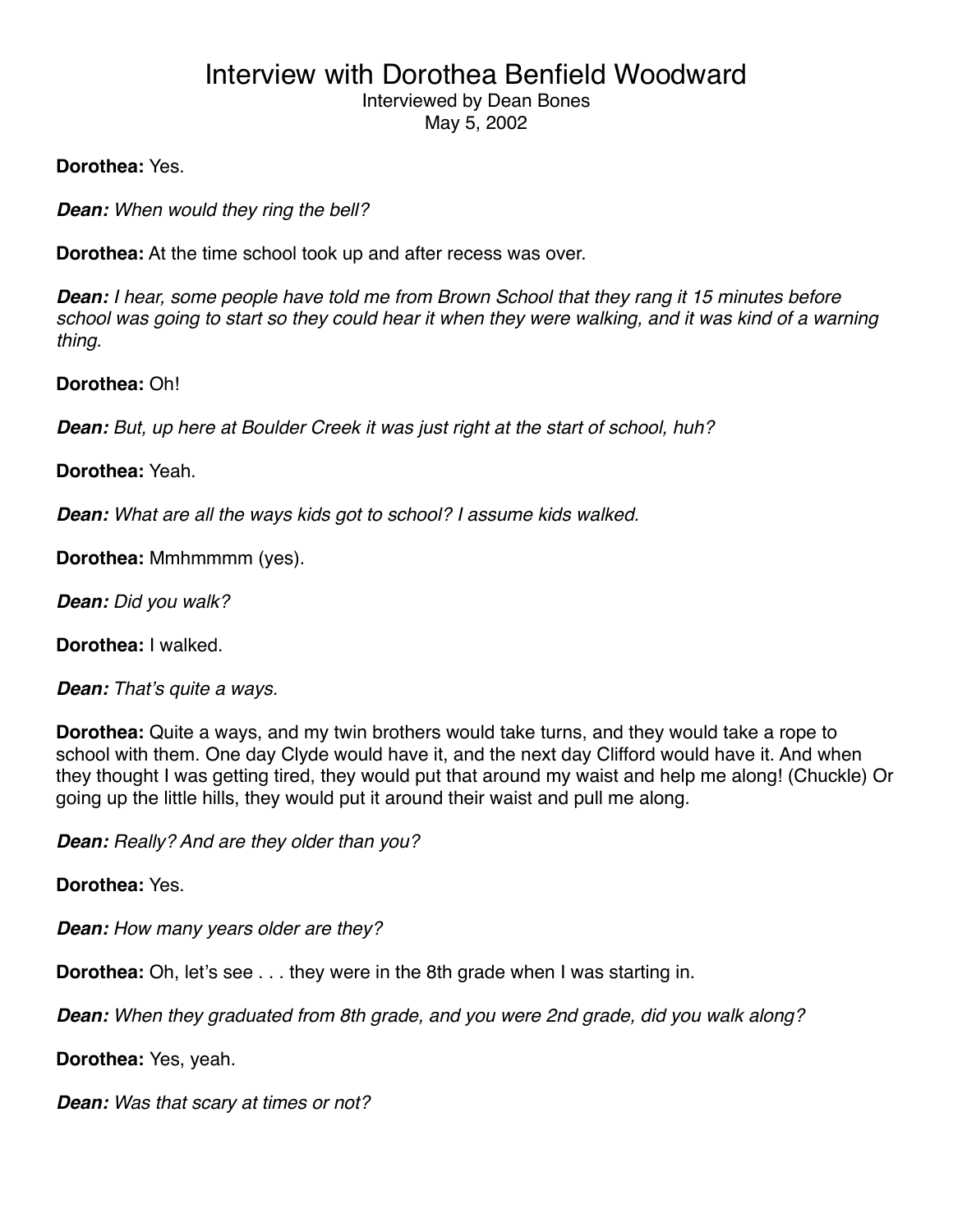### Interviewed by Dean Bones

May 5, 2002

**Dorothea:** No, there was a neighbor boy, Marion Chopard, that lived across the river from us. His folks' farm was right across the creek from us.

*Dean: Down by where the horse barn is now, where the mill was?*

**Dorothea:** Yeah, and uh, so we'd meet up at his gate and we'd walk together. (Chuckle) One morning he would bring the newspaper, and the next morning I'd bring the matches. We'd switch off, you know. (Chuckle) . . . and we'd roll that newspaper up and sometimes it was that long like for a cigarette.

*Dean: You mean on the way to school?*

**Dorothea:** Yeah.

*Dean: And what would you do, light it?*

**Dorothea:** Yeah.

*Dean: And pretend you were smoking?*

**Dorothea:** (Laughing)

*Dean: That*'*s a great story . . . so you must have had a lot of fun . . .*

**Dorothea:** Yeah.

*Dean: Any idea how long it took to walk to school?*

**Dorothea:** Gosh, no, I never did time it.

*Dean: Was your school like it is now, did it actually run September through May, or was it a school that was only in the summer times?*

**Dorothea:** Summer and winter, yeah. ʻCause I know one year Marion didn't go because he didn't think he could make it in the snow, but I went. I never missed any. I went. And I would be the only one in the school. ʻCause it was down to where it was only he and I in the whole school at one time, you know.

*Dean: In like the later grades you mean?*

**Dorothea:** Yes, in like the 6th and 7th grade.

*Dean: Did the snow get pretty deep sometimes?*

**Dorothea:** No, not really, huh-uh.

*Dean: Any of those times that you walked, can you tell us about seeing wild animals or anything?*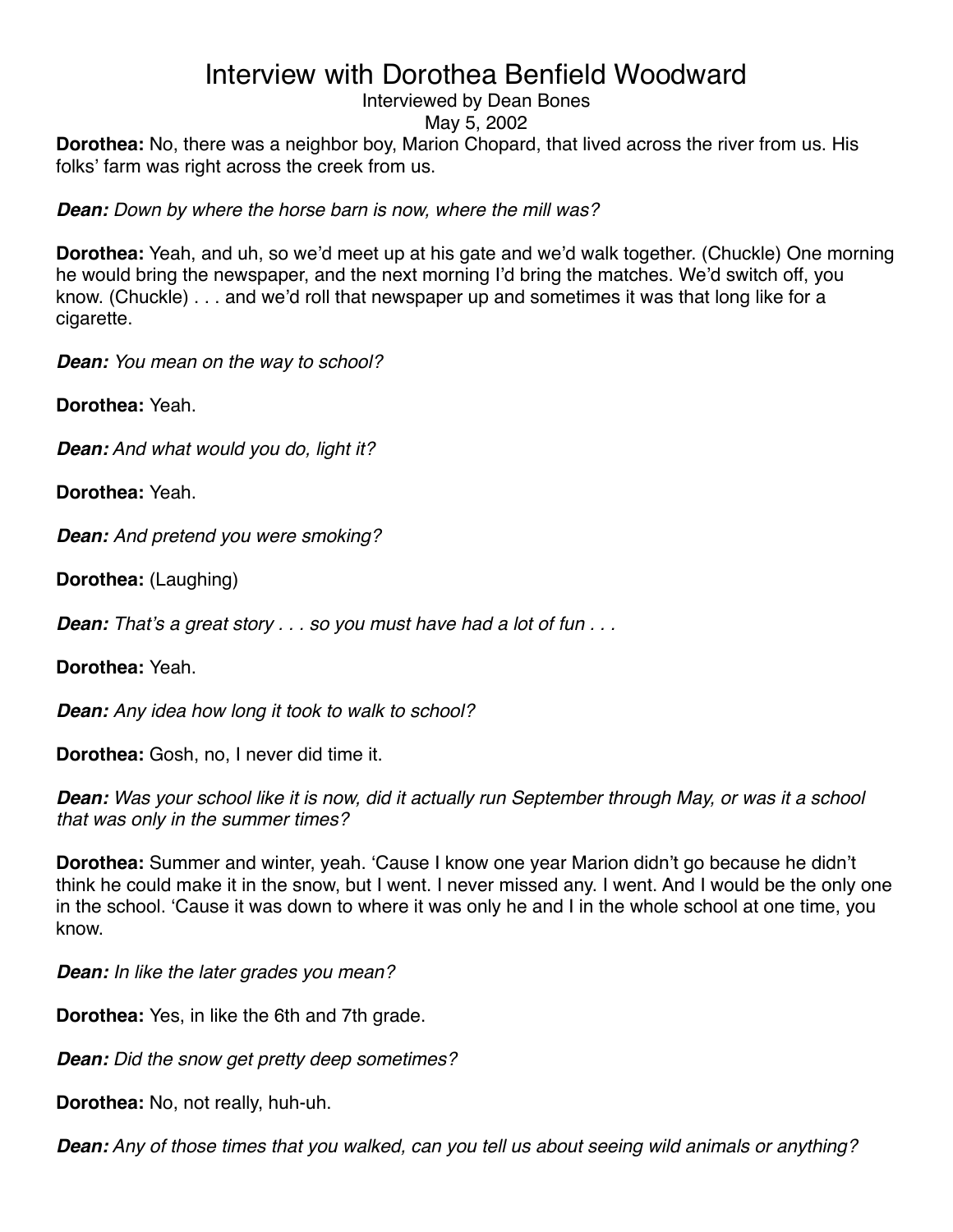#### Interviewed by Dean Bones May 5, 2002

**Dorothea:** No, except one time we heard a farmer's bull, and we didn't know where it was coming from, and we got frightened. The twins went up over the bank and under a barbed wire fence, and I went too.

*Dean: Did you ever see the bull?*

**Dorothea:** No.

*Dean: Did any kids ever ride in buggies or ride horses or anything to get to school?*

**Dorothea:** No, not while I was there.

*Dean: You said you also went in the summer . . .*

**Dorothea:** Well, I mean all through the school period.

*Dean: Until May, and then you*'*d get out until September?*

**Dorothea:** Whatever, I don't remember about that.

*Dean: Any days that you got off of school like holidays? Probably Christmas. Probably Thanksgiving.*

**Dorothea:** Yeah, mmhmmm . . .

*Dean: Did you do a Christmas program or anything for parents?*

**Dorothea:** No.

*Dean: You don*'*t remember any performances?*

**Dorothea:** Not there, but over at the Brown School there was. You know a little bit over there. I remember singing and . . . like that.

*Dean: Let*'*s talk a little bit about Brown School now. So when you walked to Brown, that was a little bit further to walk.*

**Dorothea:** Mmhmmm (Yes).

*Dean: So, did you have kids to walk with you then, or were you alone then?*

**Dorothea:** No, I was alone then . . . yeah.

*Dean: And did you have to walk down here to the bridge, or did you walk up the highway and go that way?*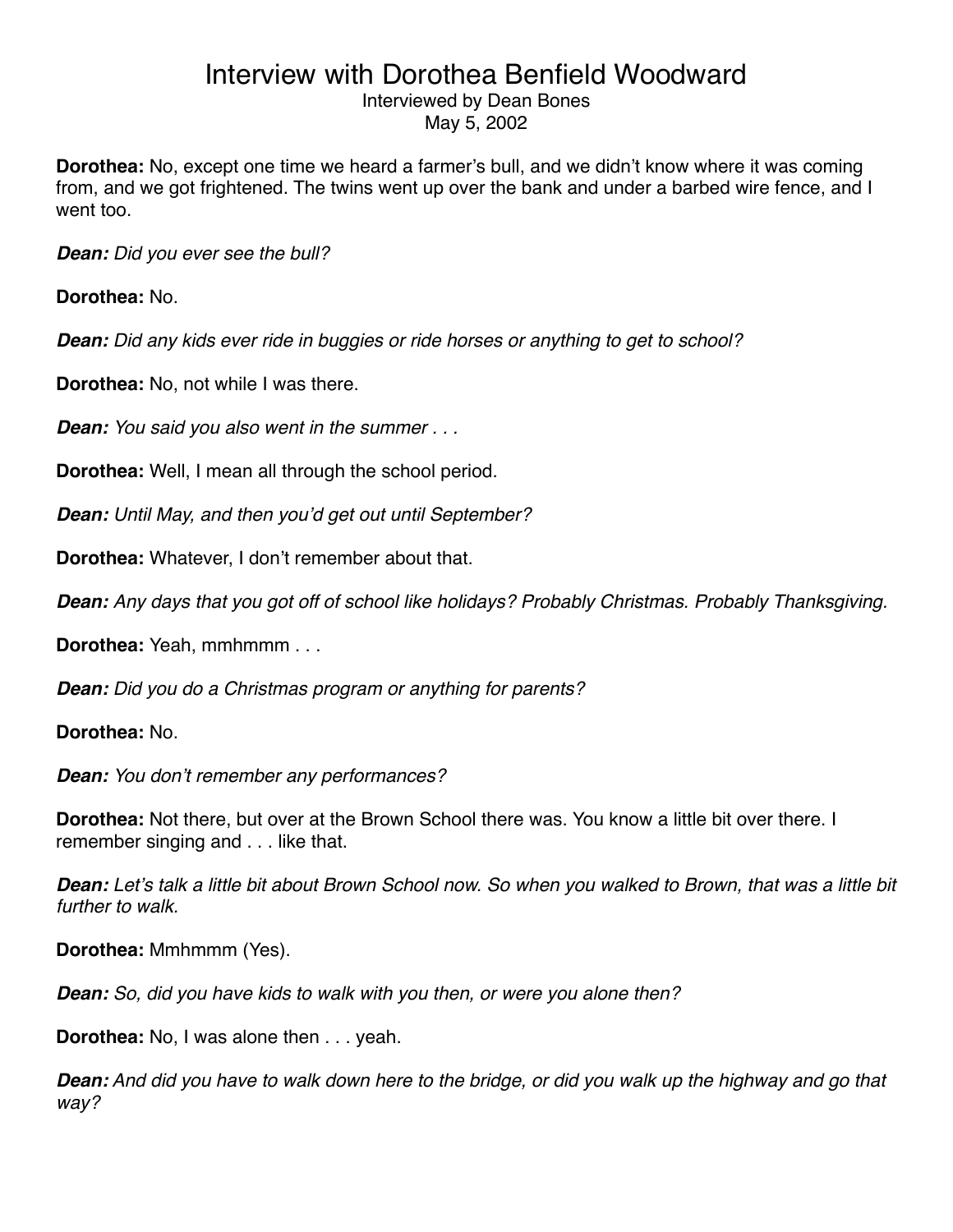### Interviewed by Dean Bones

May 5, 2002

**Dorothea:** I went down through the covered, when it was a covered bridge down where the folks had their farm.

*Dean: Okay, so that*'*s the 5th bridge . . .*

**Dorothea:** Yeah, and then take that road to the right and go past . . .

*Dean: Borba Road.*

**Dorothea:** Yeah, Borba Road and walk up that way. And then sometimes I'd go across the meadow where Marion lived cause they had a swinging bridge that went across the river, and I'd go across there.

*Dean: A little skinny bridge? Just wide enough for a person to walk on?*

**Dorothea:** Yeah, it was only about that wide, and it went across the river.

*Dean: Okay, so only about 3 feet wide?*

**Dorothea:** Yeah.

*Dean: What did you walk on?*

**Dorothea:** Well, they had boards on the . . . somehow or other.

*Dean: What were the sides of it like?*

**Dorothea:** That was wire.

*Dean: Like a woven wire?*

**Dorothea:** Yeah, uh-huh.

*Dean: So you couldn*'*t really fall through?*

**Dorothea:** No, no.

*Dean: Did it swing ever?*

**Dorothea:** Yes, (chuckle) especially when the twins would get on there and start swinging it.

*Dean: Did they like to do that to you?*

**Dorothea:** Yes, (chuckle) and scare me to death.

*Dean: Do you remember any awful stories about that, any times when you felt like you were going to fall in probably or anything?*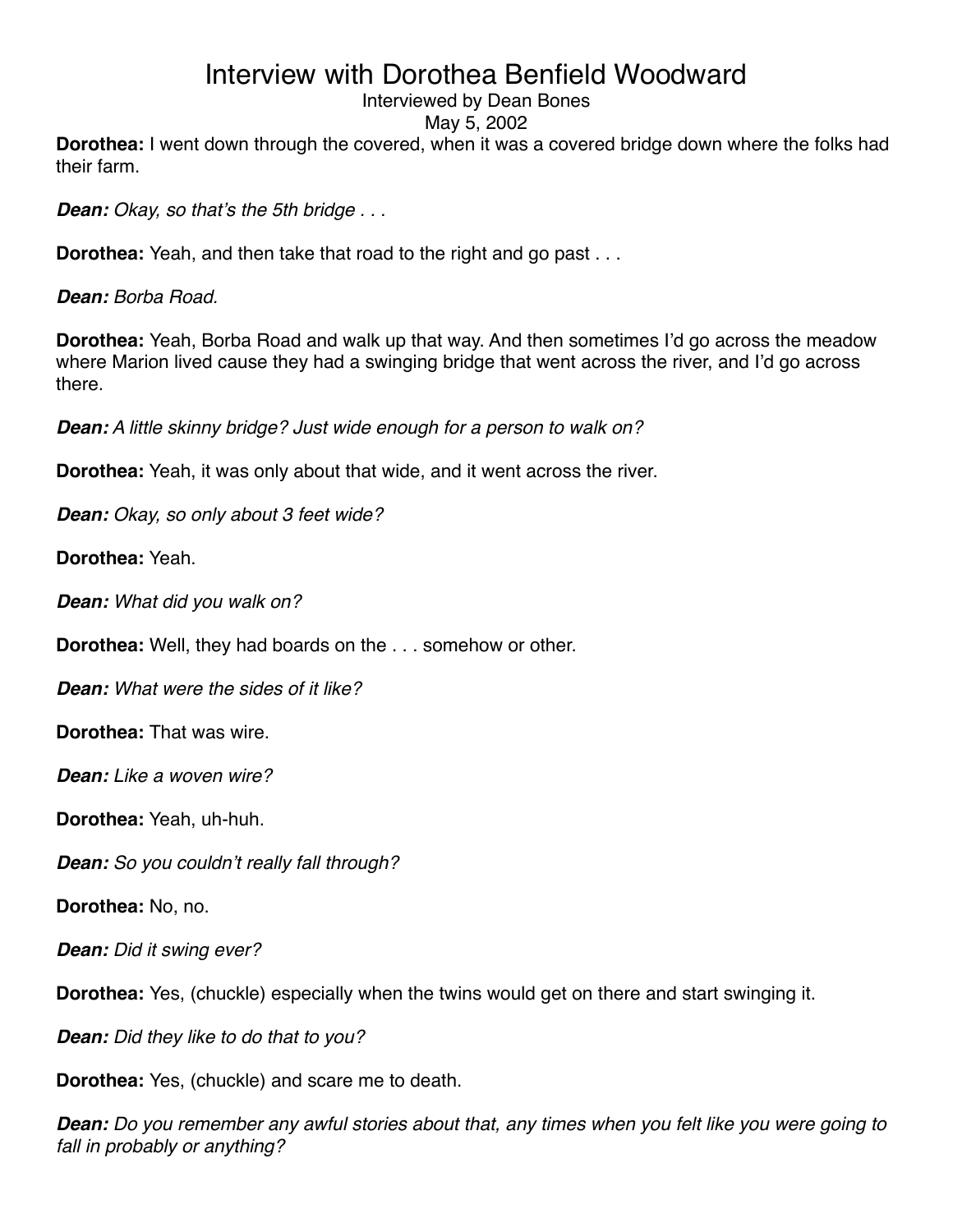Interviewed by Dean Bones May 5, 2002

**Dorothea:** No, no . . .

*(Was there a gap here, or was this next question kind of out of the blue?)*

*Dean: Brown School had a bell, because it*'*s now down at Beaver Church.*

**Dorothea:** Oh, is it?

*Dean: Yeah, that*'*s what Quentin told us.*

**Dorothea:** Oh! Well . . .

*Dean: So, let*'*s go back to Boulder Creek . . . when you got to school, what would happen through the day? What*'*s the first thing that would happen?*

**Dorothea:** Well, we would salute the flag. And that was it.

*Dean: And what would be the next thing that you would do after that?*

**Dorothea:** Well, the children would just recite whatever their lessons were, you know.

*Dean: And, how did the teacher work with the kids if there were different grades in the same room?*

Yeah . . .

*Dean: Did she teach everybody at once, or did she teach part of the kids separately? How would that work?*

**Dorothea:** I don't really remember that.

*Dean: Or, of the kids would go to her desk or would stay in their seats at all?*

**Dorothea:** I just don't remember that.

*Dean: Did your teachers ever lead you in singing any songs during the day?*

**Dorothea:** Brown School did.

*Dean: Did you have a recess at noon?*

**Dorothea:** Mmhmm.

*Dean: What did you do at recess?*

**Dorothea:** Went out and played.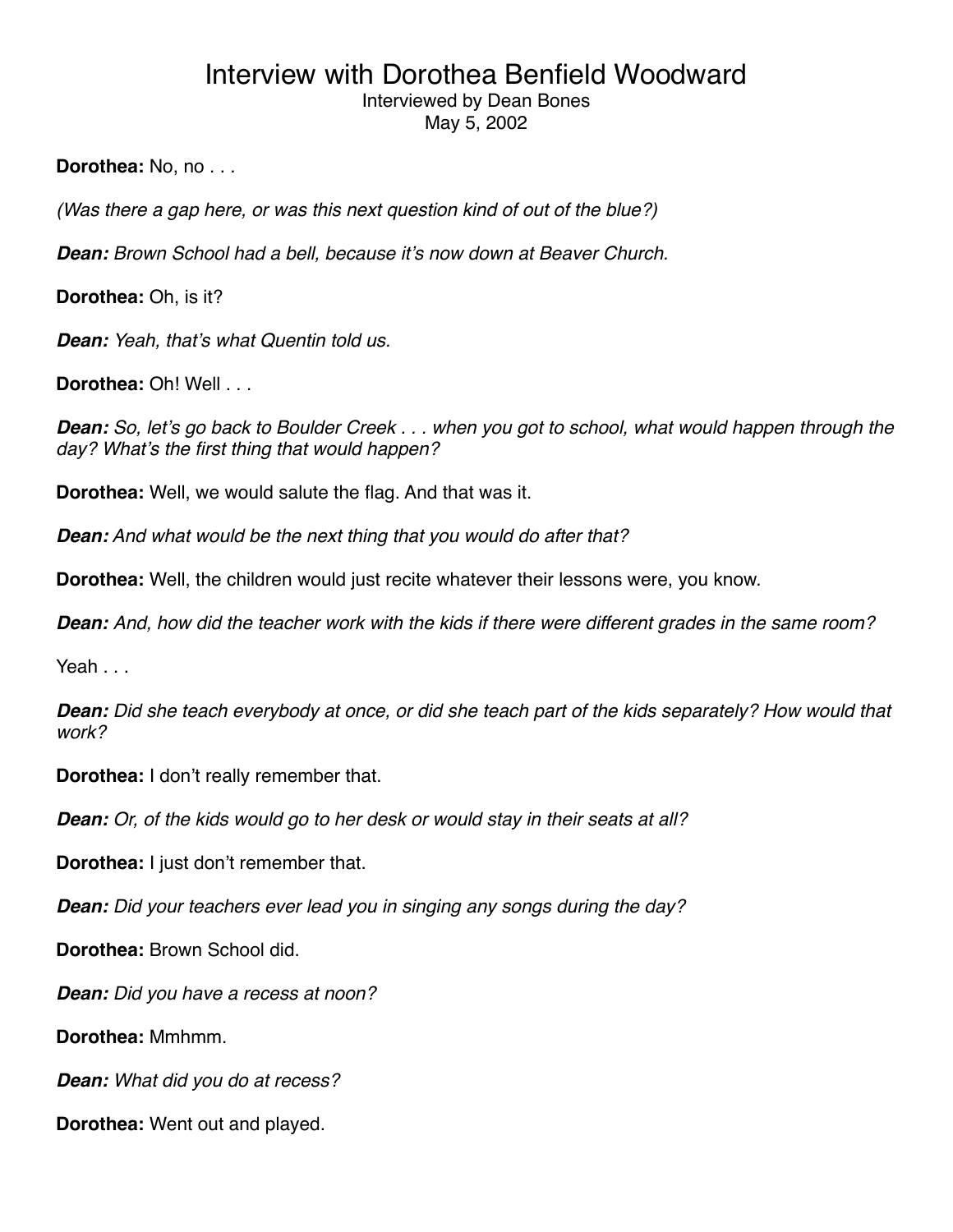*Dean: Were there woods all around the school, trees, or was it open area?* Interviewed by Dean Bones May 5, 2002

**Dorothea:** No, it was woodsy. Yeah, it was woodsy.

*Dean: Could you play in the woods then for recess?*

**Dorothea:** Mmhmm, go out and take the moss off of the trees and build like a house, you know, and different rooms and play like that.

*Dean: Like a fort or something . . .*

**Dorothea:** Yeah, yeah.

*Dean: What are some of the games that kids used to play when you went to school?* 

**Dorothea:** Mostly ball.

*Dean: Like softball you mean? Baseball, or kicking it?*

**Dorothea:** Well, no, they'd have a batter up at the front and bat, and there was a pitcher and . . . one day my brother swung the bat around and hit the teacher on the shin and about killed her.

*Dean: What teacher was that?*

**Dorothea:** Mrs. Alvord.

*Dean: That woman taught at a lot of schools!*

**Dorothea:** Yeah, she was great!

*Dean: So, she played ball with you, or she was just standing there?*

**Dorothea:** Yeah, no, yeah, she played with us! And then when I was up there the year by myself, the teacher would bring jacks, a little game of jacks, and uh, we'd play that.

*Dean: What teacher was that one?*

**Dorothea:** Mrs. Alvord.

*(Note that Dorothea was the only student at Boulder Creek School with her teacher, Ruth Redberg. So I really think that Dorothea might have confused Boulder Creek with Brown School in her answer. Dean Bones)*

*Dean: How did that feel to be the only student in school for a while? Was it lonely, or was it nice?*

**Dorothea:** No, nice.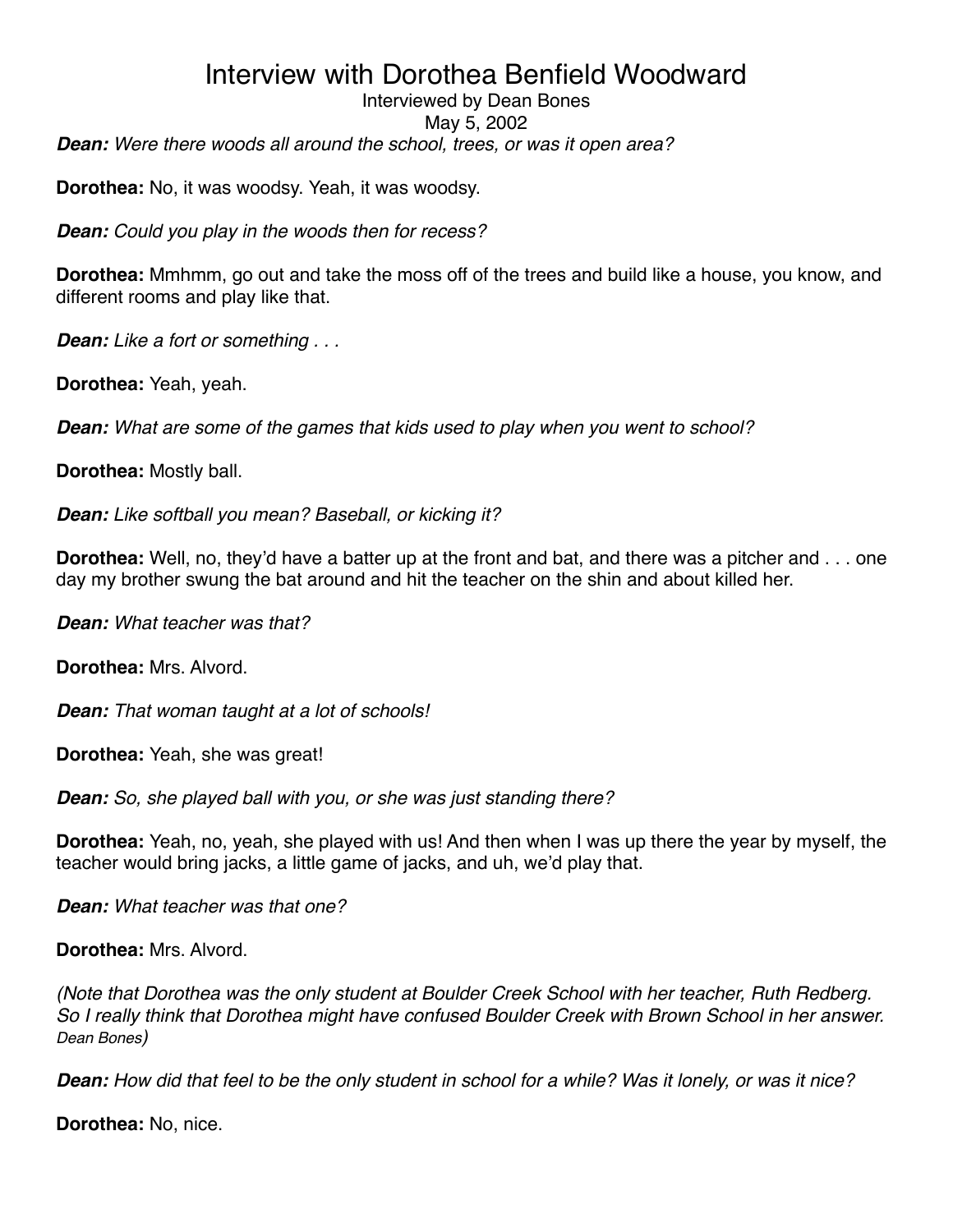Interviewed by Dean Bones

May 5, 2002

*Dean: Because you had the teacher all to yourself?*

**Dorothea:** Yeah.

*Dean: Was she more of a friend at that point?*

**Dorothea:** Mmhmm.

*Dean: So, it was a good time?*

**Dorothea:** Yeah, and then when Ruth Redberg was there, that was through the 7th grade, and I was mostly the only one there, we'd go outside when it was warm, and sit on the ground, lean up against the building and do the school that way.

*Dean: That sounds wonderful.*

**Dorothea:** Yeah.

*Dean: I*'*ll bet it was very peaceful.*

**Dorothea:** Mmhmm, yeah.

*Dean: The school was right by the creek, wasn*'*t it?*

**Dorothea:** Yes.

*Dean: So you could hear that running?*

**Dorothea:** Yeah.

*Dean: I didn*'*t realize that Ruth taught at Boulder Creek until after she moved away, but she*'*s still living in Hillsboro now.*

**Dorothea:** Is she really? Oh, my! Gosh!

*Dean: She just moved this past year to a retirement center in Hillsboro. I would love to talk to her about being the teacher at Brown also.*

**Dorothea:** Yeah.

*Dean: What were some of the subjects that were taught at school?*

**Dorothea:** You see, I can't remember that, Dean.

*Dean: Do you remember ever having much homework?*

**Dorothea:** Never brought anything home, never ever!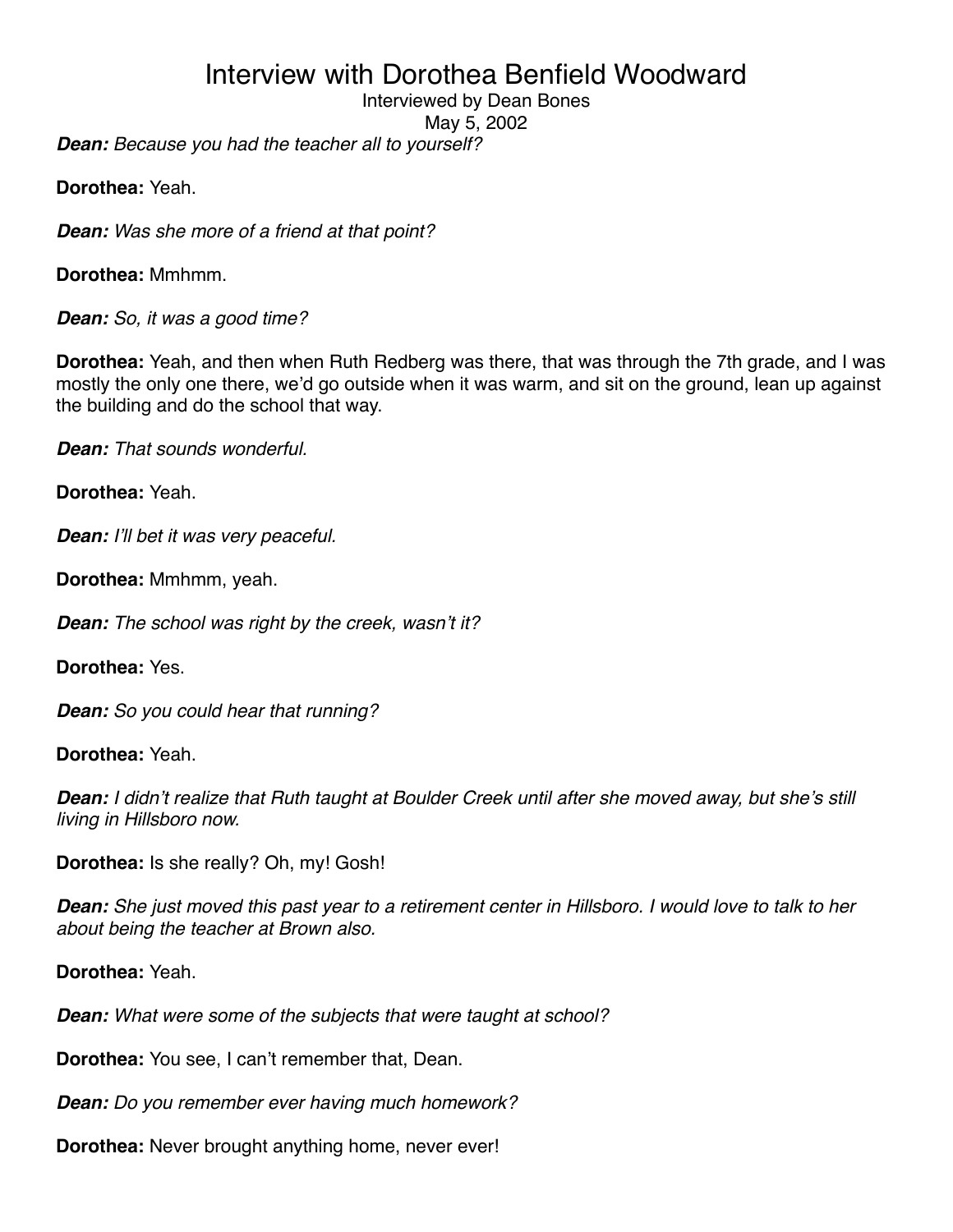#### Interviewed by Dean Bones May 5, 2002

*Dean: I don*'*t know if anybody ever misbehaved at school, but if somebody would have misbehaved at school, what do you think the punishment would have been?*

**Dorothea:** Oh, I don't have any idea because it never happened. Never happened at either school. If it did, I didn't know of it.

*Dean: Was there ever a time when anybody at school ever got hurt very badly? And, I*'*m curious if anybody did, what would the teacher have done, because there was no phone?*

**Dorothea:** No, no.

*Dean: You don*'*t remember any time of that happening?*

**Dorothea:** Huhhmm (no).

*Dean: Did parents ever come to school and be involved in any way?*

**Dorothea:** Not at Boulder Creek, but at Brown School on holidays, you know like Christmas. Christmas time is the only time I can remember.

*Dean: Is that mostly for a program or something?*

**Dorothea:** Yeah.

*Dean: Any stories about anything you remember about your school days?*

**Dorothea:** Huhmm (no).

*Dean: Sometimes, you know, we like to tell grandchildren stories, and I was just wondering if there was any story you might remember of going to school there . . . or at Brown. Is there any particular thing? You were telling me about Joe Haines falling, now that was at Brown, wasn*'*t it?*

**Dorothea:** Yes.

*Dean: You said he had crutches, and fell down . . .* 

**Dorothea:** Yes, mmhmm.

*Dean: You said he couldn*'*t get up, why couldn*'*t he get up?*

**Dorothea:** Well, I don't know. It took him a while to get up. He had to maneuver around, you know. I always felt so sorry for him.

*Dean: You somethings would help him?*

**Dorothea:** Yeah.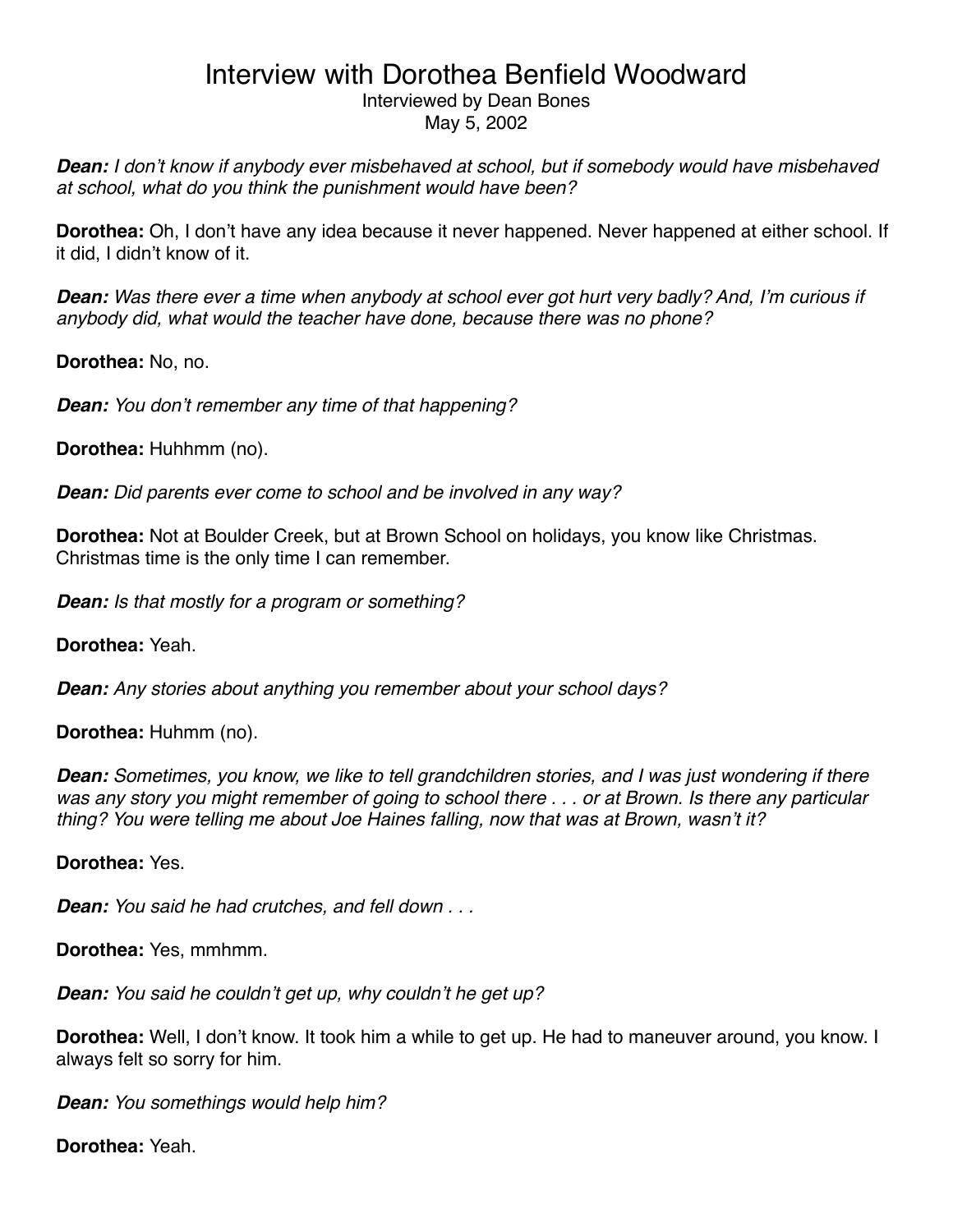Interviewed by Dean Bones May 5, 2002

*Dean: Were kids very polite to him? Do you ever thing he was teased much about being disabled? Or was that just the way it was?*

**Dorothea:** I think over at the Brown School, I felt as thought he was, you know, sometimes he was picked on. Yeah. But, I don't remember how many were over there either, but it seems like it was a lot of, a lot of youngsters after only being myself there at the other one.

*Dean: Okay, if you think of any other stories, anything that might have happened at either school, you can interrupt and share that. And, if it*'*s okay, when and where were you born, if you want to share that?*

**Dorothea:** At Beaver, I mean at the farm, at Blankenship's.

*Dean: What*'*s your ancestry? Your ancestors, did they come from like Norway, or England, do you know?*

**Dorothea:** Well, my grandfather was from Germany.

*Dean: On your dad*'*s side, or your mom*'*s side?*

**Dorothea:** On my mom's side, but as far as the rest of them, I don't know anything like that.

*Dean: And then before they came to this area, do you know where they moved from before they came to the Beaver area?*

**Dorothea:** Mmhmm.

*Dean: Okay, um, this is a hard one, but when you were a child, did you ever thing about what you wanted to do or be when you grew up? You know some kids wanted to be a nurse or a fireman or something.*

#### **Dorothea:** No.

*Dean: What were your favorite games, books or hobbies? I*'*m not just talking necessarily about school now, but what would you do at home? If you had time, what would you like to do? Did you read much or play out in the woods?*

**Dorothea:** Yeah, I used to like to go in the, especially in the summertime and pick those Easter lilies. And I'd just pick a while washtub full of ʻem, have water in the washtub and just put ʻem in there.

#### *Dean: Easter lilies? You mean real Easter lilies?*

**Dorothea:** Trilliums people call ʻem. Yeah, we called em Easter lilies, and then, uh, the neighbor boy, Marion Chopard that lived across the river, he'd come over, and we'd play like we was makin' playing house. You know playin' house, and we'd make mud pies, and uh . . .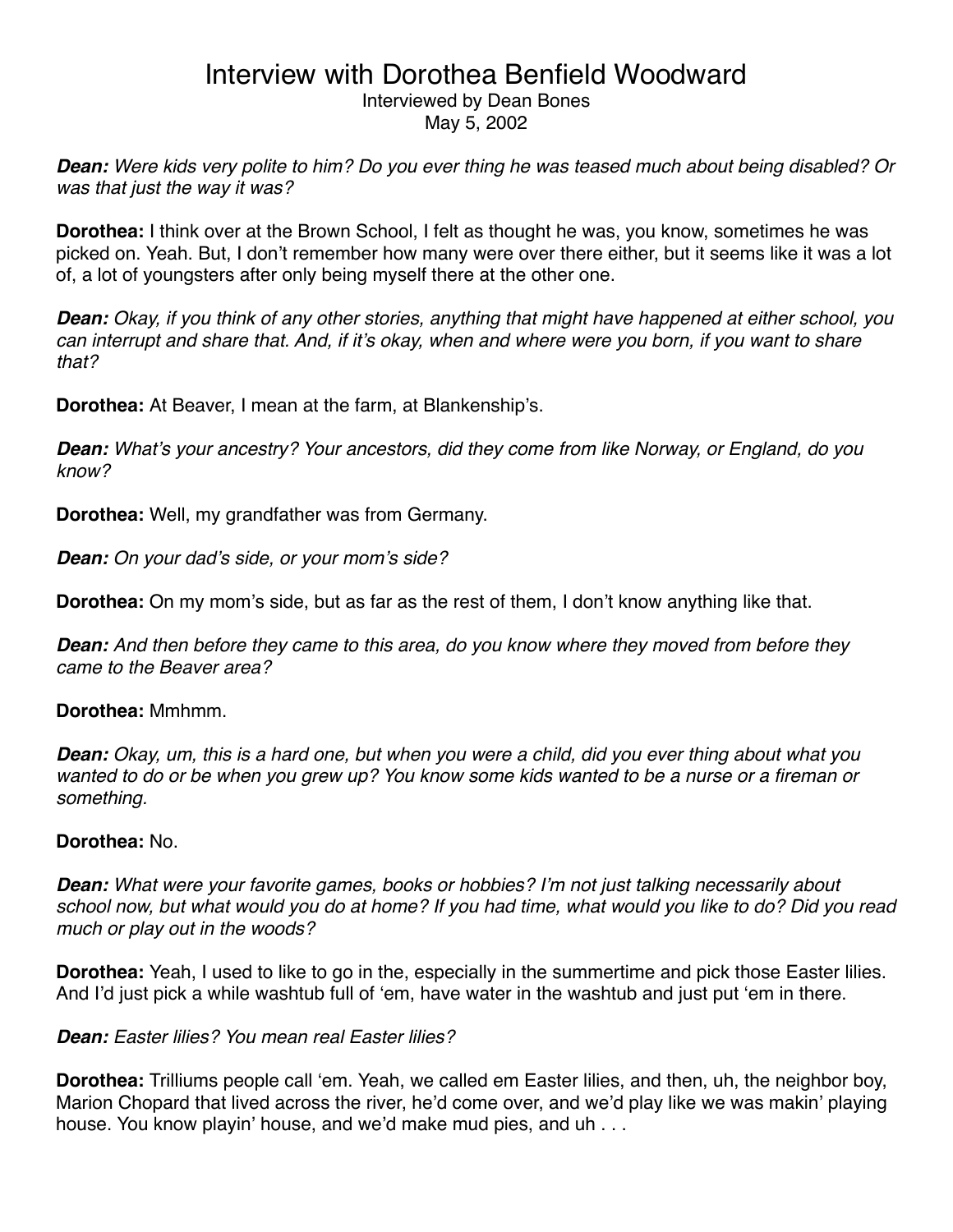### Interviewed by Dean Bones

May 5, 2002

*Dean: Do you think that*'*s one of the reasons you enjoy nature so much now?*

**Dorothea:** Yeah.

*Dean: What do you remember most about your mother and your father?*

**Dorothea:** Oh, my mother was an angel.

*Dean: In what way?*

**Dorothea:** She was just so sweet and kind . . . always working canning all kinds of stuff.

*Dean: So, doing all the things that needed done around the home.*

**Dorothea:** Yeah, yeah.

*Dean: And your dad?*

**Dorothea:** Of course he was crippled, you know.

*Dean: No, I didn*'*t know.*

**Dorothea:** He had in his left leg, there was an opening in the bone, and it drained. When he was a young boy, the horse kicked him in that knee, and the next morning he came downstairs at his home, and never, never could bend that leg again. And he had surgery upon surgery.

### *Dean: And they didn*'*t help?*

**Dorothea:** No, huh-uh. And it always drained, and he had to dress it every night and morning. And that was like an hour by the time he started to quit.

*Dean: You mean like all through his life he had this?*

**Dorothea:** All through his life, yeah.

*Dean: How did it drain? Was there a tube or something in there?*

**Dorothea:** Well, there was a little opening in there that never healed up. And he had a syringe, and he would squirt a solution in there and rinse it out, run his leg around, and then let it pour out.

*Dean: Was it painful for him?*

**Dorothea:** Terrible along towards the last. Yeah.

*Dean: And you dad*'*s name was . . .*

**Dorothea:** David.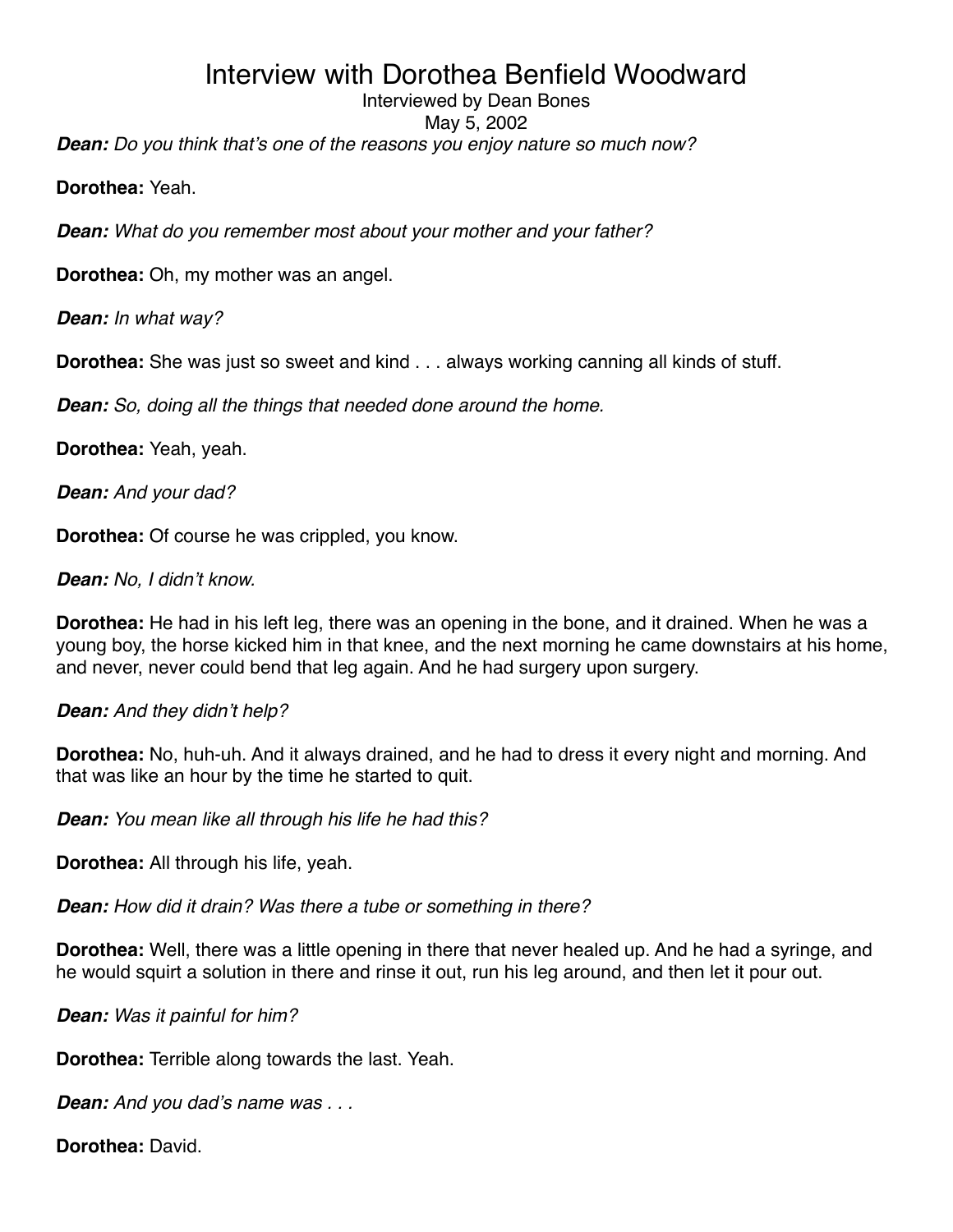Interviewed by Dean Bones May 5, 2002

*Dean: David Benfield.*

**Dorothea:** Uh-huh, David William Benfield.

*Dean: And your mother*'*s name?*

**Dorothea:** Ada Jane.

*Dean: What was her maiden name?*

**Dorothea:** Masterson.

*Dean: Ada Jane Masterson?*

**Dorothea:** Uh-huh.

*Dean: Okay, and you said you don*'*t know where she came from before coming here?*

**Dorothea:** I don't know if . . . that was in the Corbett area, I believe. Yeah, in the Corbett area.

*Dean: What was the best advice that your mother or father ever gave you? Or, what were some good lessons you learned form them?*

**Dorothea:** Well, I learned kindness from my mother, I know that. And love . . . and, uh, Dad was more stern and all business. His leg kept him from being what he might have liked to have been, you know. So much pain all the time.

*Dean: But, did he run the farm? Was that his job then?*

**Dorothea:** Yes, and then he had the twin brothers. All the brothers were home at one time or another to help him run it.

*Dean: Did you ever work out in the barn?*

**Dorothea:** Oh, gosh . . . Once in a while I went out there, yeah. Well, I was always there, but never seemed to have anything to do.

*Dean: What were your chores or responsibilities as you grew up?*

**Dorothea:** Uh, work in the garden and at night we'd go down and bring water up from the crick in pails and have a little container to run it along the rows.

### *Dean: Did you have water in your home?*

**Dorothea:** Yes, yeah. And I guess we were the first farm to have electric lights. My dad had his own power plant.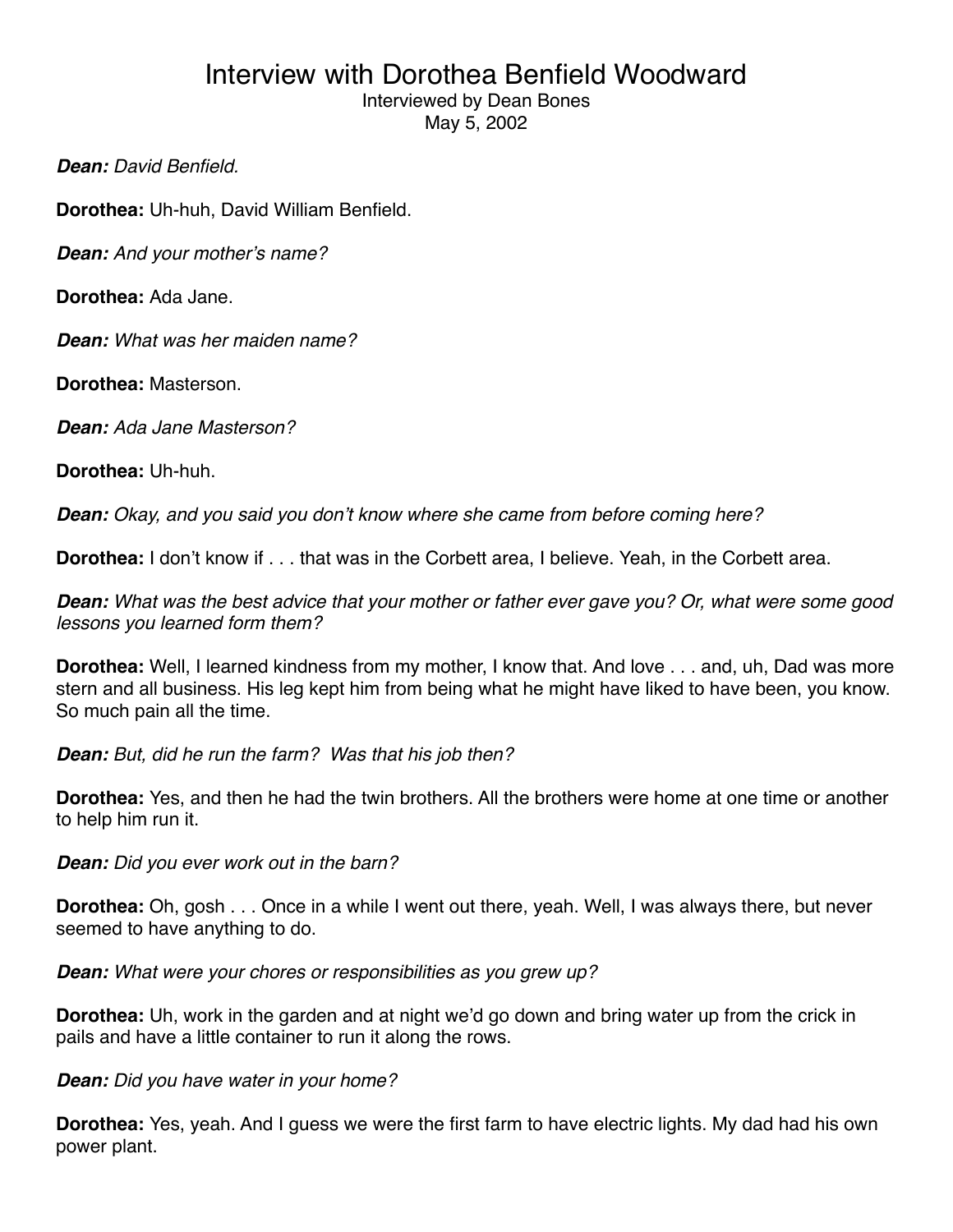Interviewed by Dean Bones

May 5, 2002

*Dean: Was it a water wheel you mean?*

**Dorothea:** Huh?

*Dean: What did he use, a water wheel?*

**Dorothea:** No, it had batteries in the basement.

*Dean: In your house?*

**Dorothea:** Uh-huh, and we had electric lights. Mother had an iron and warshin' machine.

*Dean: Any idea about what year that might have been, or how old you might have been?*

**Dorothea:** Oh, let me see . . . well, all the while I went through school from the first grade on.

*Dean: You had electricity . . .* 

**Dorothea:** Yeah.

*Dean: But, other people around here did not?*

**Dorothea:** Mmhmm (no).

*Dean: You must have felt a little privileged.*

**Dorothea:** Yes (chuckle).

*Dean: Wonder why other people didn*'*t have these batteries also.*

**Dorothea:** I don't know' I'm sure I don't know.

*Dean: How did he charge them up?*

**Dorothea:** I don't know how that was done either.

*Dean: Tell us about any of your occupations or accomplishments in your life. What have you done? Once you graduated from high school . . . did you go to Nestucca then?*

**Dorothea:** To high school at Nestucca? Let's see, where did I go? I went to Portland to the Maculata Academy. That was a Catholic school, and I stayed with my sister and her husband.

*Dean: Oh, a sister . . . so how many brothers and sisters do you have then?*

**Dorothea:** I had 5 brothers and 1 sister.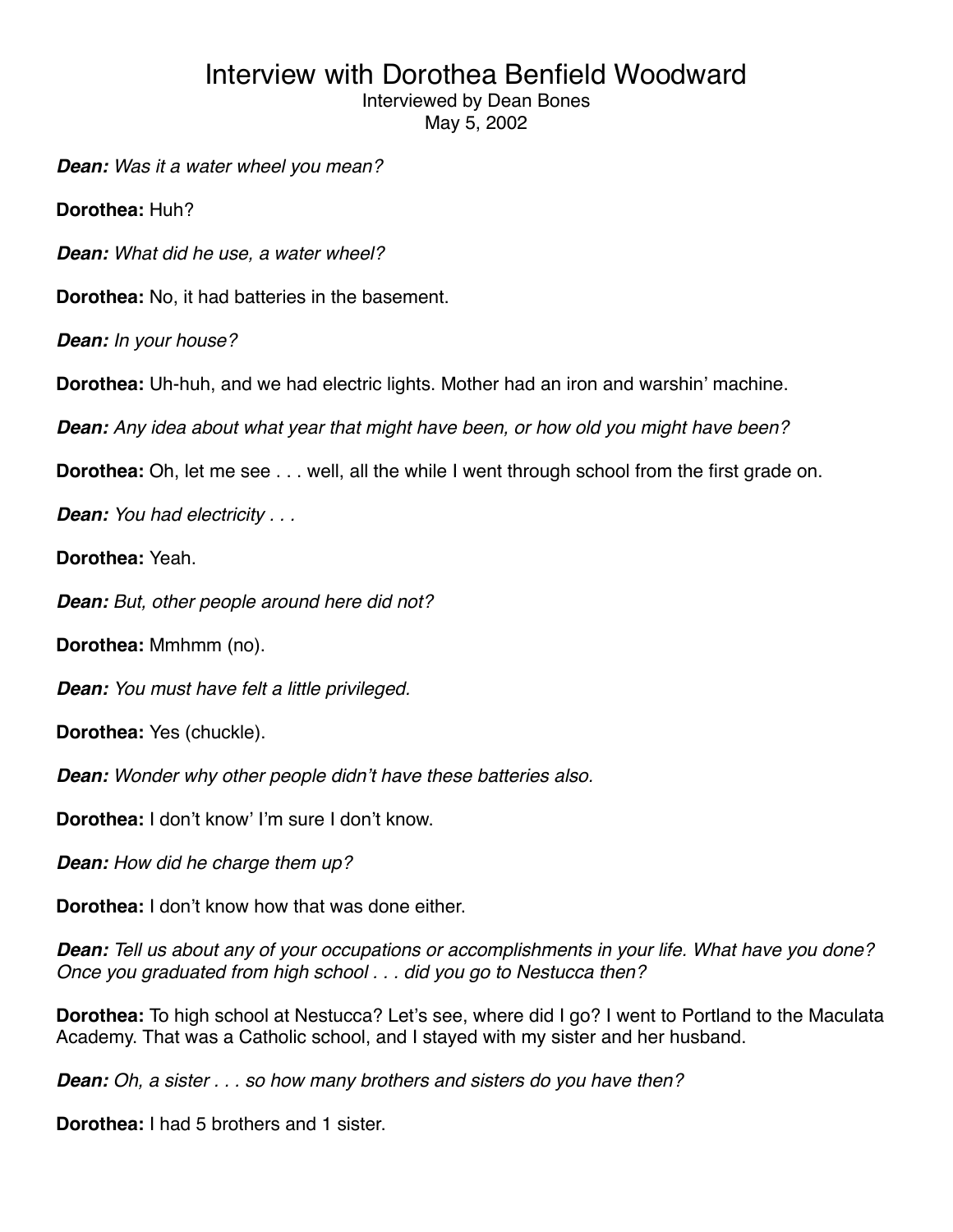Interviewed by Dean Bones

May 5, 2002

*Dean: Were you the youngest?*

**Dorothea:** Yeah, yeah.

*Dean: So, you went four years in Portland to high school?*

**Dorothea:** No, I only went the one year.

*Dean: And then did you come back to Nestucca then?*

**Dorothea:** Yeah.

*Dean: Did you end up graduating from Nestucca? Or did you graduate from the other school?*

**Dorothea:** From Nestucca? No, I only graduated from grade school.

*Dean: Tell us about your own family . . . Cecil. You got married, and can you share a little bit about Cecil?*

**Dorothea:** I know he was a wonderful man.

*Dean: And, he worked on a railroad, didn*'*t he?*

**Dorothea:** No, he was a crane operator hoisting in portable engineer . . . and he operated cranes.

*Dean: He did that most of his time working?*

**Dorothea:** Yeah, that was his line of work.

*Dean: Why did you move back to this area?*

**Dorothea:** He loved it down here. He was a fisherman, and he fell in love with the parents, my mother and dad . . . especially my mother. You know, he claimed her as his mother. And, us, he just loved it down here.

#### *Dean: So, were they still living here when you moved back, you mean?*

**Dorothea:** No, they were gone then. But, uh, he would come . . . when we would come down to see the folks, I not knowing this, he always made a point, when this place was operating . . . the little grocery store on that end of the house. He'd always stop in there and have a candy bar or something and talk with the people. And, I guess that was his idea to someday have this place.

*Dean: How did you reel about moving back here? Did you think it was a good idea?*

**Dorothea:** Oh, I wanted to, but I was . . . I liked it where we were so much that I cried for the first six months down here.